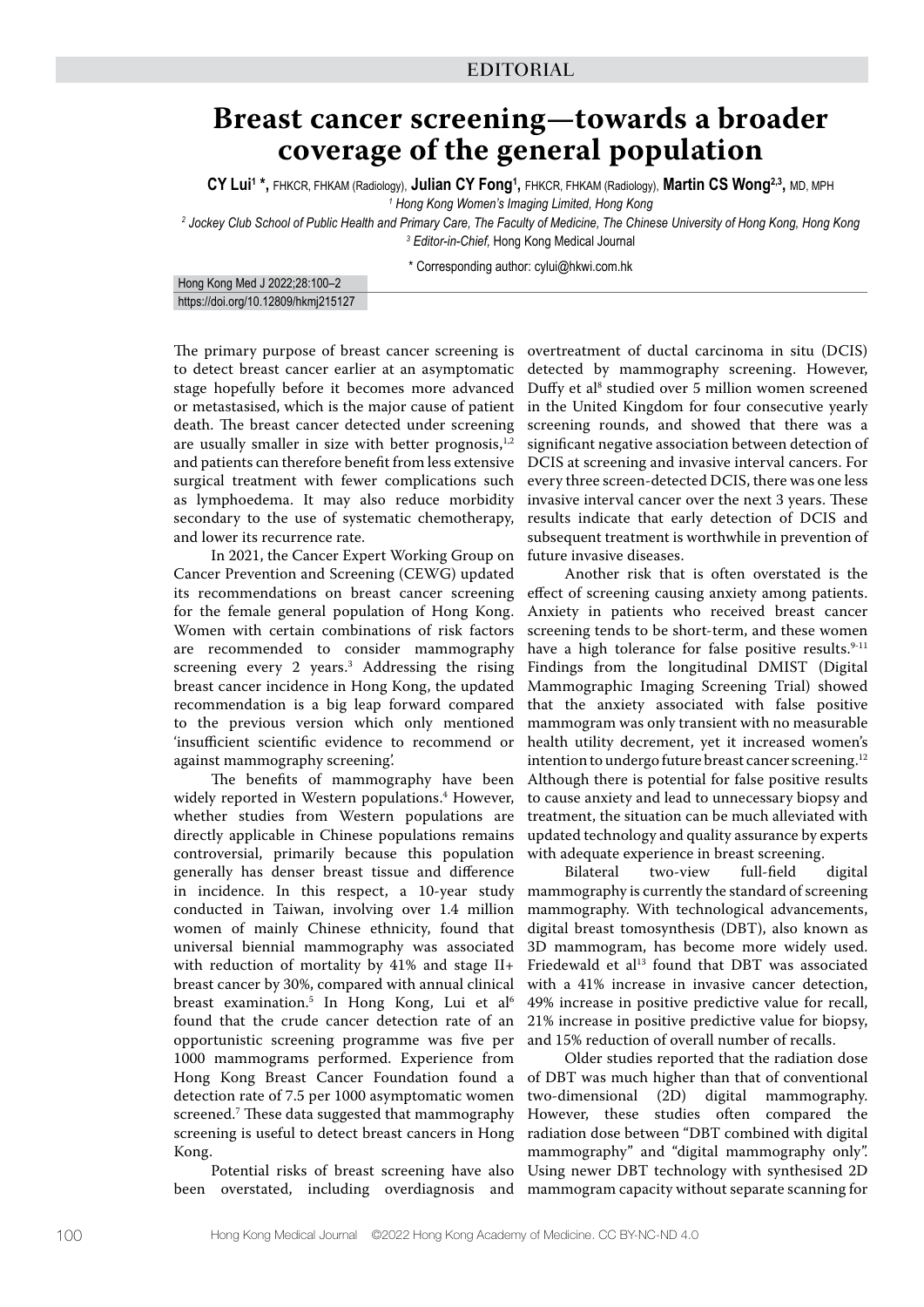2D images, the radiation dose of DBT is comparable to that of conventional 2D digital mammography and just less than half of the United States Food and Drug Administration Mammography Quality Standards Act dose limit for mammography.<sup>14</sup> And with the use of DBT, it is associated with fewer additional radiation exposure from recall for additional cone compression view. This newer DBT technology is now widely available in Hong Kong.

To implement a successful breast cancer screening programme in Hong Kong, modern hardware and manpower readiness are equally important. The imaging centre should have mammography machines, radiographers, and radiologists that meet the standards recommended by Hong Kong College of Radiologists.15 Quality assurance, including regular auditing of the programme's performance should be in place. Multidisciplinary meetings with radiologists, surgeons, pathologists, and oncologists working in as a team should be held regularly to discuss relevant cases and to facilitate further investigations or treatment plans. There should also be administrative support to follow up on screening and biopsy results, and provide timely arrangement of further investigation or treatment if cancer is suspected or confirmed. A system should be implemented to remind patients to attend the next screening appointment.

To prepare for large-scale breast cancer screening, forward planning is essential, such as training of an adequate number of mammographers, radiologists with a special interest in breast screening, and breast surgeons specialised in early breast cancer surgery and treatment.

Whereas the risks of screening are frequently discussed, the harms of not screening are often overlooked. Those women not attending screening are associated with development of a significantly larger tumour, a more advanced stage of disease at diagnosis, poorer prognosis, lower survival rate, and higher recurrence rate. There is also a higher cost and extent of treatment, especially if there is a need for chemotherapy for advanced disease. It has been estimated that the cost of treating advanced metastatic breast cancer exceeds US\$250 000 per patient, and the average cost of treating advanced cancer in the first year after diagnosis is almost double that of early cancers.16 In addition to the cost for treatment, there are extra societal costs, including productivity loss and staff turnover, as well as the time and expenses of the caretakers of the patients.

The relatively dense breast tissue among Chinese women not only impairs the performance and resulting benefits of mammography, but also is an independent risk factor for breast cancer. The technology of DBT, supplemented by ultrasound or

magnetic resonance imaging (MRI), may be used to enhance the sensitivity for detecting cancer. Whereas supplementary ultrasound is widely used because of its easy availability, a recent study found that contrast enhanced MRI provides the greatest increase in cancer detection and reduce interval cancers and late-stage disease.17 The abbreviated MRI technique will reduce the cost and improve the availability of this technology. It is hoped that the CEWG may take this newer evidence into consideration in its next update.

With the updated recommendation of CEWG on risk-based screening, and the experience of opportunistic mammography screening in Hong Kong since 1993, $^6$  we believe that Hong Kong should have the capability and expertise to organise quality, population-based screening similar to other Asian countries and cities. Because breast screening is a primary care activity, we anticipate that district health centres may play a crucial role to enhance awareness and promote its implementation in the community as one of their key roles and functions. We are confident that the findings from evaluation of the Breast Cancer Screening Pilot Programme started on 6 September 2021 could further inform policy formulation.

## **Author contributions**

All authors contributed to the editorial, approved the final version for publication, and take responsibility for its accuracy and integrity.

## **Conflicts of interest**

The authors have declared no conflict of interest.

## **References**

- 1. Tabar L, Tot T, Dean PB. Breast Cancer—The Art and Science of Early Detection with Mammography: Perception, Interpretation, Histopathologic Correlation. Germany: Thieme; 2004: 174-7.
- 2. Tabár L, Duffy SW, Vitak B, Chen HH, Prevost TC. The natural history of breast carcinoma: what have we learned from screening? Cancer 1999;86:449-62.
- 3. Cancer Expert Working Group on Cancer Prevention and Screening (August 2018 to July 2021); Tsang TH, Wong KH, Allen K, et al. Update on the Recommendations on Breast Cancer Screening by the Cancer Expert Working Group on Cancer Prevention and Screening. Hong Kong Med J 2022;28:161-8.
- Sitt JC, Lui CY, Sinn LH, Fong JC. Understanding breast cancer screening—past, present, and future. Hong Kong Med J 2018;24:166-74.
- 5. Yen AM, Tsau HS, Fann JC, et al. Population-based breast cancer screening with risk-based and universal mammography screening compared with clinical breast examination: a propensity score analysis of 1 429890 Taiwanese women. JAMA Oncol 2016;2:915-21.
- Lui CY, Lam HS, Chan LK, et al. Opportunistic breast cancer screening in Hong Kong; a revisit of the Kwong Wah Hospital experience. Hong Kong Med J 2007;13:106-